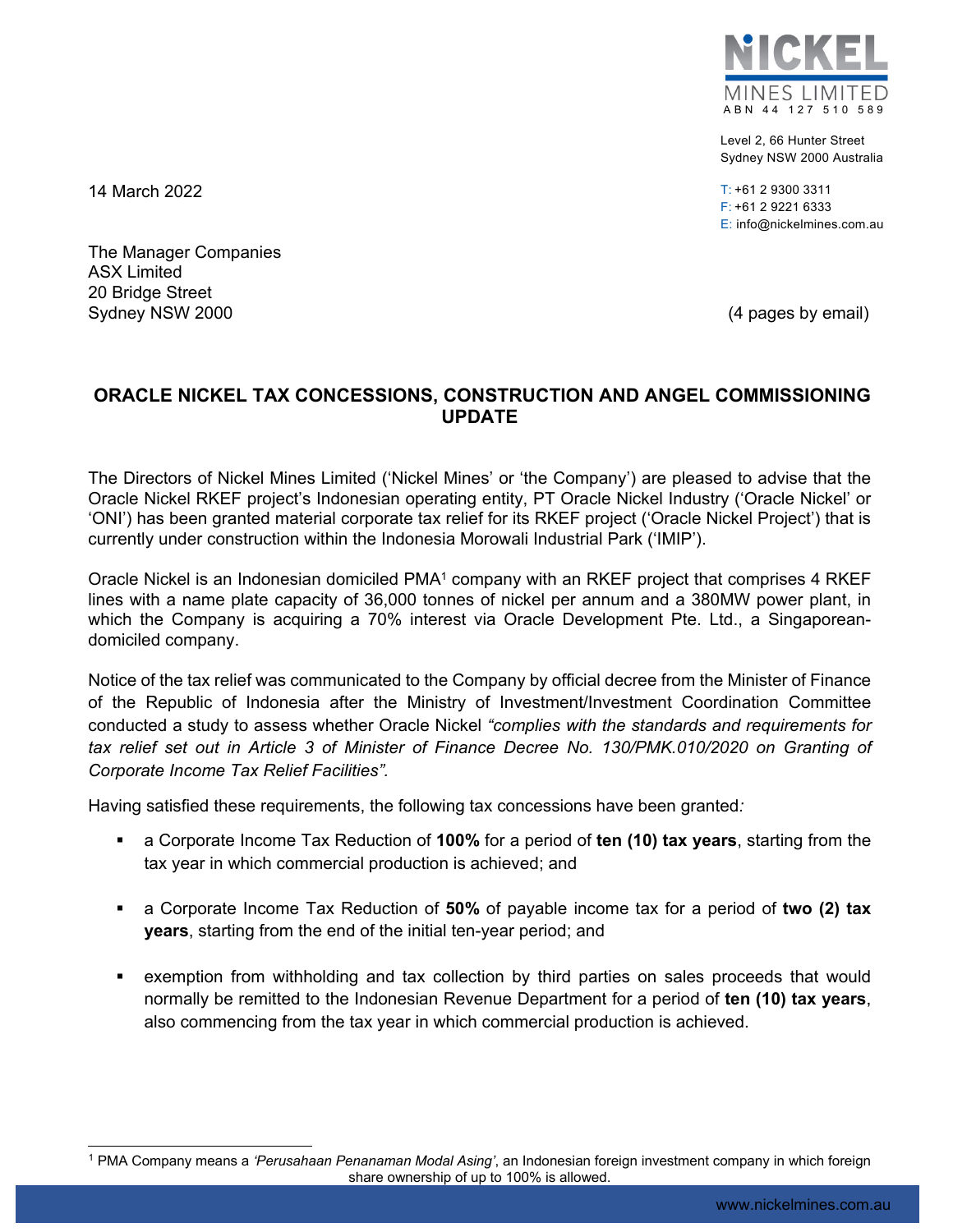## **Angel Nickel Commissioning**

The granting of the ONI tax concessions closely follows on from the same material tax concessions for the Angel Nickel project, which also comprises 4 RKEF lines with a nameplate capacity of 36,000 tonnes of nickel per annum and a 380MW power plant. Angel Nickel has now commissioned 2 of its 4 lines 9 months ahead of its contracted October 2022 schedule. Daily production levels are continuing to expand towards a targeted 50-60% of nameplate capacity where they will remain until the commissioning of the Project's power plant, which is expected in September 2022. NPI output is presently being stockpiled with maiden commercial sales forecast to commence in the second quarter of 2022, upon the Project receiving its IUI (commercial sales) license.



Tapping of NPI from ANIs second RKEF line

## **Oracle Nickel Construction Update**

The Company is pleased to provide an update on progress of its Oracle Nickel project, which is currently under construction within the IMIP. Excellent progress is being made across the project workstreams with all earthworks and plant footings complete and erection of the first rotary dryers having commenced.

Cumulative completion of the RKEF lines is estimated at:

Construction works – 60% Installation – 20%

Cumulative completion of the 380MW power plant is estimated at:

Construction works – 30% Installation – 10%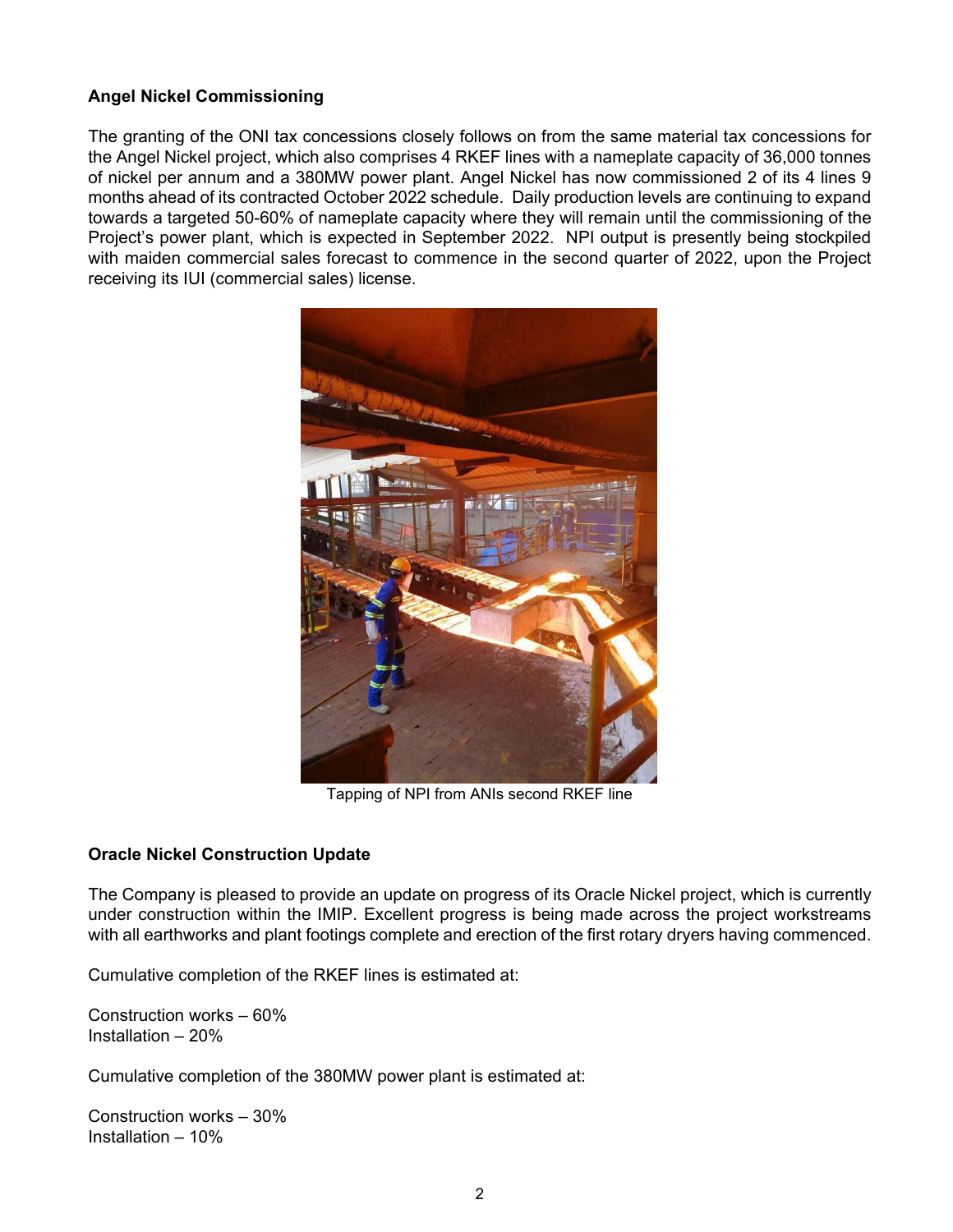Oracle Nickel remains on track to tap first NPI on or before the end of February 2023.





**ONI Electric Furnace** 

Base of ONI Electric Furnace



**ONI RKEF lines** 

**ONI Power Plant** 

Commenting on the granting of the tax relief for the Oracle Nickel Project and construction progress, Managing Director Justin Werner said:

*"We are pleased to provide this update on the progress of ONI which in a very short period of time since the binding agreement was signed in December 2021 has made tremendous progress to the point where it has met the criteria to once again be granted material tax concessions for a period of 10 years plus an additional 2 years at 50% of the corporate Indonesian tax rate. All 12 of our RKEF lines that are either in operation, commissioning or under construction have been granted these tax concessions in recognition of meeting the expenditure and investment conditions set by the Indonesian government. These tax concessions along with the very low levels of sustaining capex required by our RKEF operations have resulted in 97%-99% EBITDA to free cash flow conversion over the course of 2021.*